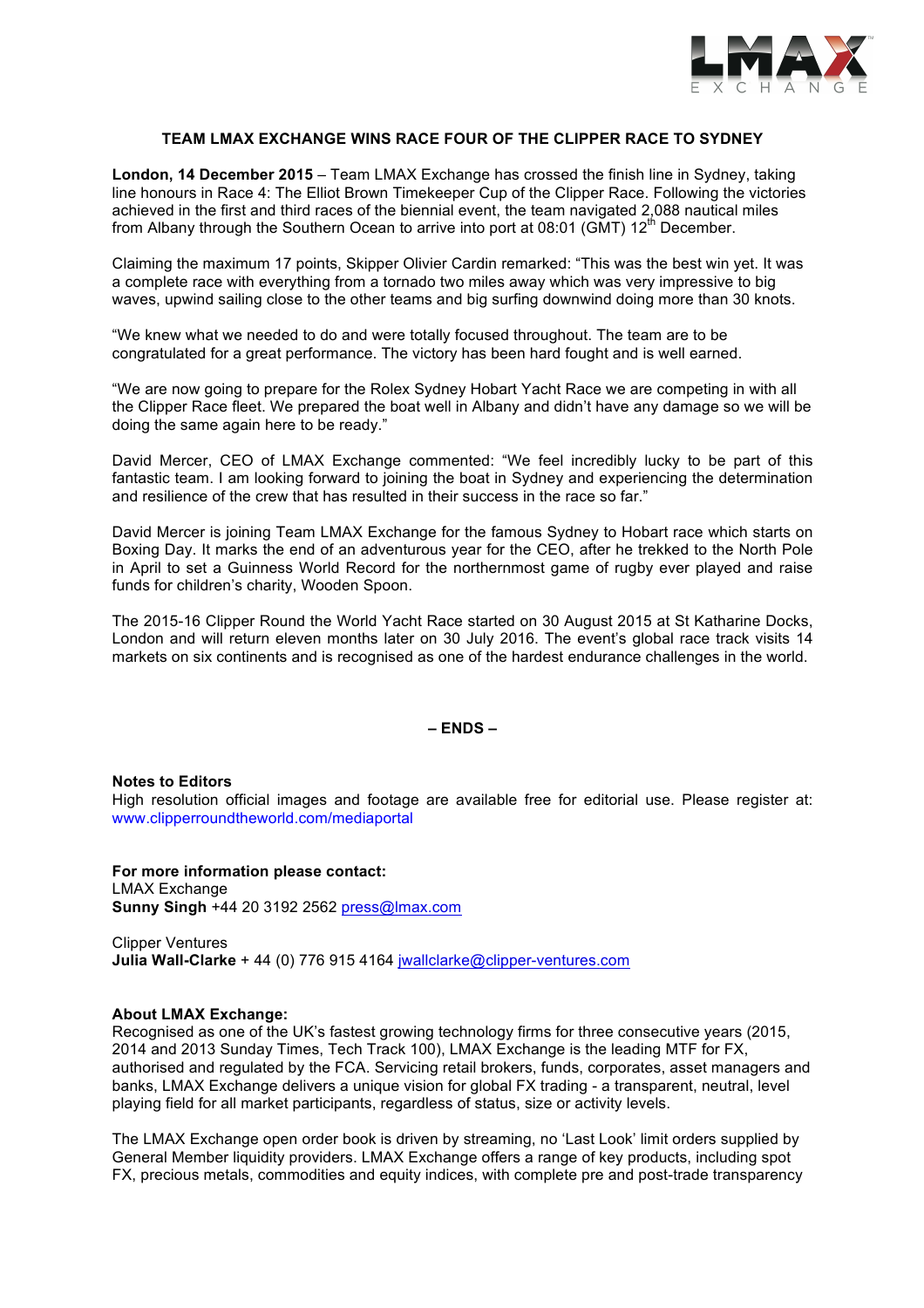

and order execution where no 'last look' is standard. Orders are executed in strict price/time priority at an average speed of 4ms.

LMAX Exchange – the emerging benchmark for global FX.

### **Awards:**

## **Business growth awards:**

2015 Winner – Deloitte UK Technology Fast 50 2015 Winner – Deloitte EMEA 500 2015 #6 Fastest Growing Tech Company in the UK – Sunday Times Tech Track 100 2015 Recognised as a Tech City Future Fifty company 2014 #1 Fastest Growing Tech Company in the UK – Sunday Times Tech Track 100 2013 #15 Fastest Growing Tech Company in the UK – Sunday Times Tech Track 100

### **FX industry awards:**

2015 Best Margin Sector Platform – Profit & Loss Readers' Choice Awards 2015 Best FX Trading Venue – ECN/MTF – WSL Institutional Trading Awards 2014 Best Margin Sector Platform – Profit & Loss Readers' Choice Awards 2014 Best FX Trading Venue – ECN/MTF – WSL Institutional Trading Awards 2014 Best Infrastructure/Technology Initiative – WSL Institutional Trading Awards 2013 Best Margin Sector Platform – Profit & Loss Readers' Choice Awards 2013 Best FX Trading Venue - ECN/MTF – WSL Institutional Trading Awards 2013 Best Execution Venue – Forex Magnates Awards

### **Financial technology awards:**

2013 Best Overall Testing Project – The European Software Testing Awards 2011 Best Trading System – Financial Sector Technology Awards 2011 Innovative Programming Framework – Oracle Duke's Choice Awards

LMAX Limited operates a multilateral trading facility (MTF). Authorised and regulated by the Financial Conduct Authority, FCA Registered no. 509778.

#### **[www.lmax.com](http://www.lmax.com)**

#### **About Clipper Round the World Yacht Race:**

The Clipper Round the World Yacht Race is the world's longest ocean adventure and is also regarded as one of the toughest endurance challenges on the planet. At 40,000 nautical miles long and taking almost a year to complete, it consists of twelve teams competing against each other on the world's largest matched fleet of 70-foot ocean racing yachts.

The Clipper Race was established in 1996 by Sir Robin Knox-Johnston, the first person to sail solo non-stop around the world in 1968-69. His aim was to allow anyone, regardless of previous sailing experience, the chance to embrace the thrill of ocean racing; it is the only event of its kind for amateur sailors. Around 40 per cent of crew are novices and have never sailed before starting a comprehensive training programme ahead of their adventure.

This unique challenge brings together everyone from chief executives to taxi drivers, nurses and firefighters, farmers, airline pilots and students, from age 18 upwards, to take on Mother Nature's toughest conditions. There is no upper age limit, the oldest competitor to date is 74.

Whether they choose to take on the whole circumnavigation or compete in one or more of eight individual legs, all our crew achieve something remarkable as they conquer some of the world's most challenging oceans.

The overall route is split into a series of global races and a maximum 12 points going to first place ascending to 1 point for twelfth place. The team with the highest cumulative points at the end of the final race wins the series, and the Clipper Race trophy.